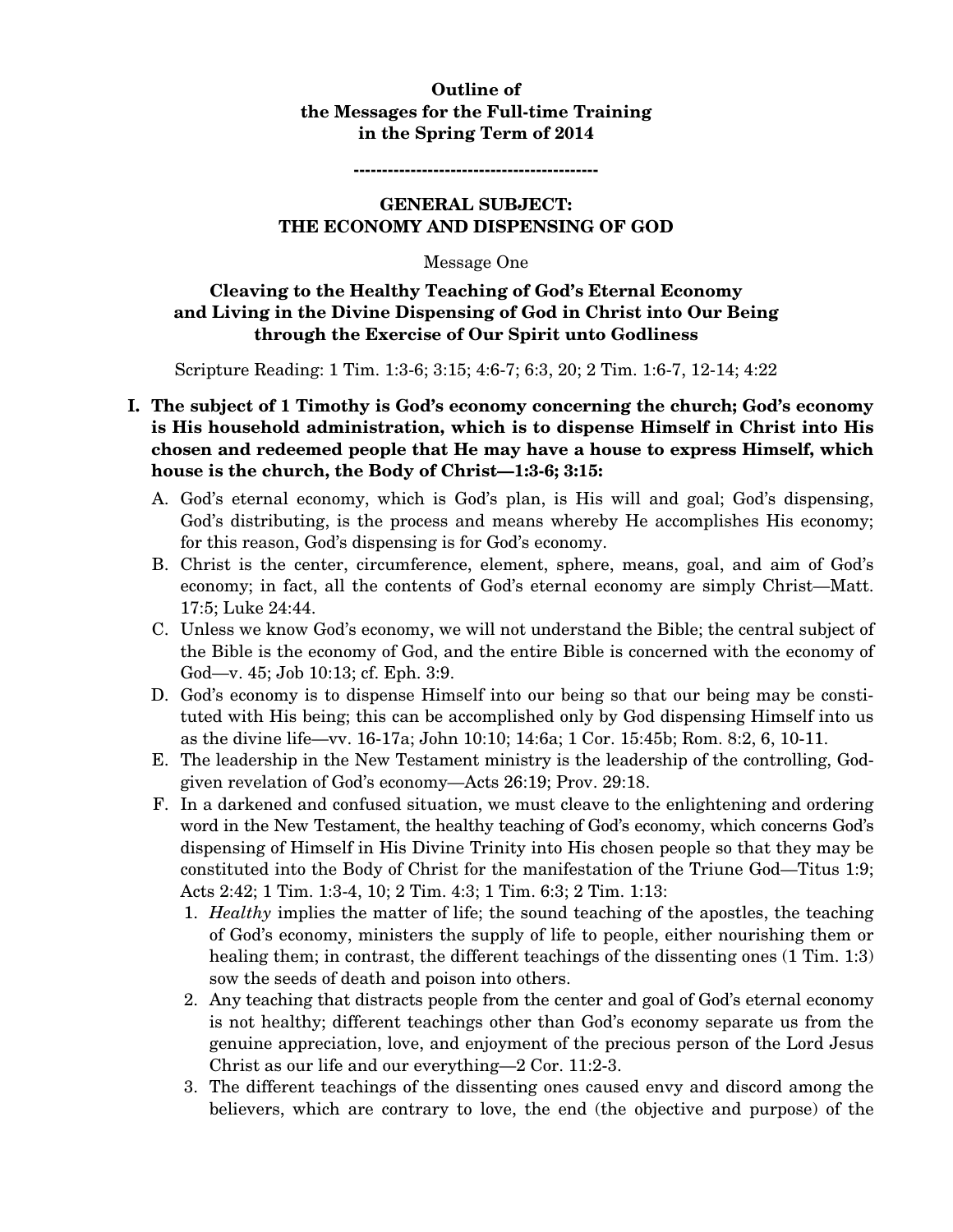apostle's charge to remain in the teaching of God's economy—1 Tim. 1:5; John 13:34; Gal. 5:13-14.

- 4. The basic factor of the decline and apostasy of the church is the turning away from Paul's ministry centered on the economy of God—2 Tim. 1:15-17; cf. 2:17-18; 4:4, 10, 14-16; Eph. 1:1; 1 Tim. 1:3-4; Rev. 2:1-7, 14-15, 20; 3:8.
- G. In order to be preserved in the Lord's recovery, we must "guard the good deposit through the Holy Spirit who is indwelling us" (lit.)—2 Tim. 1:14:
	- 1. According to verse 13, the deposit must refer to the deposit of the healthy words of God's economy, including the riches of life in the Lord's words, which He has stored in us; we have to deposit the Lord's healthy words into our being, like we deposit money in a bank—1 Tim. 6:20; Col. 3:16; Psa. 119:11, 72, 111, 162.
	- 2. To hold a pattern of healthy words means to live by the healthy words, being nourished with the words of the full gospel concerning God's eternal economy and the sweet words that contain and convey the riches of Christ—2 Tim. 1:13; 1 Tim. 4:6.
	- 3. The Holy Spirit dwells in our spirit (Rom. 8:16); hence, for us to guard the good deposit through the Holy Spirit requires that we exercise our spirit (1 Tim. 4:7).
	- 4. If we are persons acting, behaving, and having our life in the Spirit through the exercise of our spirit, all that has been deposited in our being will be guarded through the Spirit who is indwelling us—2 Tim. 1:12, 14.

# **II. The subject of 2 Timothy is the inoculation against the decline of the church, and the key to receiving and dispensing this inoculation is the exercise of our spirit unto godliness—1:6-7; 1 Tim. 4:7-8; Acts 6:10; 1 Cor. 14:32:**

- A. Godliness, a living that is the expression of God, is the issue of the divine dispensing for the divine economy, and this dispensing depends on the exercise of our spirit to live Christ in our daily life for the corporate manifestation of God in the church life—1 Tim. 1:3-4; 3:15-16; 4:7-8; 2 Tim. 1:6-7.
- B. In the blueprint of God's original intention, man is the center of the entire universe, and the center of man is his spirit—Zech. 12:1; Gen. 2:7:
	- 1. The heavens are for the earth, the earth is for man, and man was created by God with a spirit so that he may contact God, receive God, contain God, worship God, live God, fulfill God's purpose for God, express God, and be one with God—Prov. 20:27; John 4:24; 1 Cor. 6:17; 2 Tim. 4:22.
	- 2. Without God being the Spirit and without our having a spirit to contact God, to be one with God, the whole universe is empty, and we are nothing—Eccl. 1:2; 3:11; Job 32:8; 12:10; 2 Cor. 4:13, 16-18.
	- 3. Due to the fall, men have not only overlooked and neglected the human spirit but also have even refused to admit that man has a spirit—cf. 1 Thes. 5:23; Heb. 4:12; Jude 19.
	- 4. Man as a vessel, through the exercise of his spirit, was to receive God in Christ as the tree of life so that life as a river would flow in and out of his innermost being for his transformation into precious materials for God's building, God's eternal expression— Gen. 1:26; 2:7-12, 22; 1 Tim. 4:7-8:
		- a. The breath of God has become our human spirit, and our spirit is God's lamp to contain God as the oil and give us light—Gen. 2:7; Prov. 20:27.
		- b. Man's spirit became a broken lamp through his fall, but through God's recovery in His salvation, man's spirit is regenerated, rebuilt, and reinforced with the vivifying, sevenfold intensified Spirit—John 3:6; Rev. 4:5; 1 Cor. 15:45b.